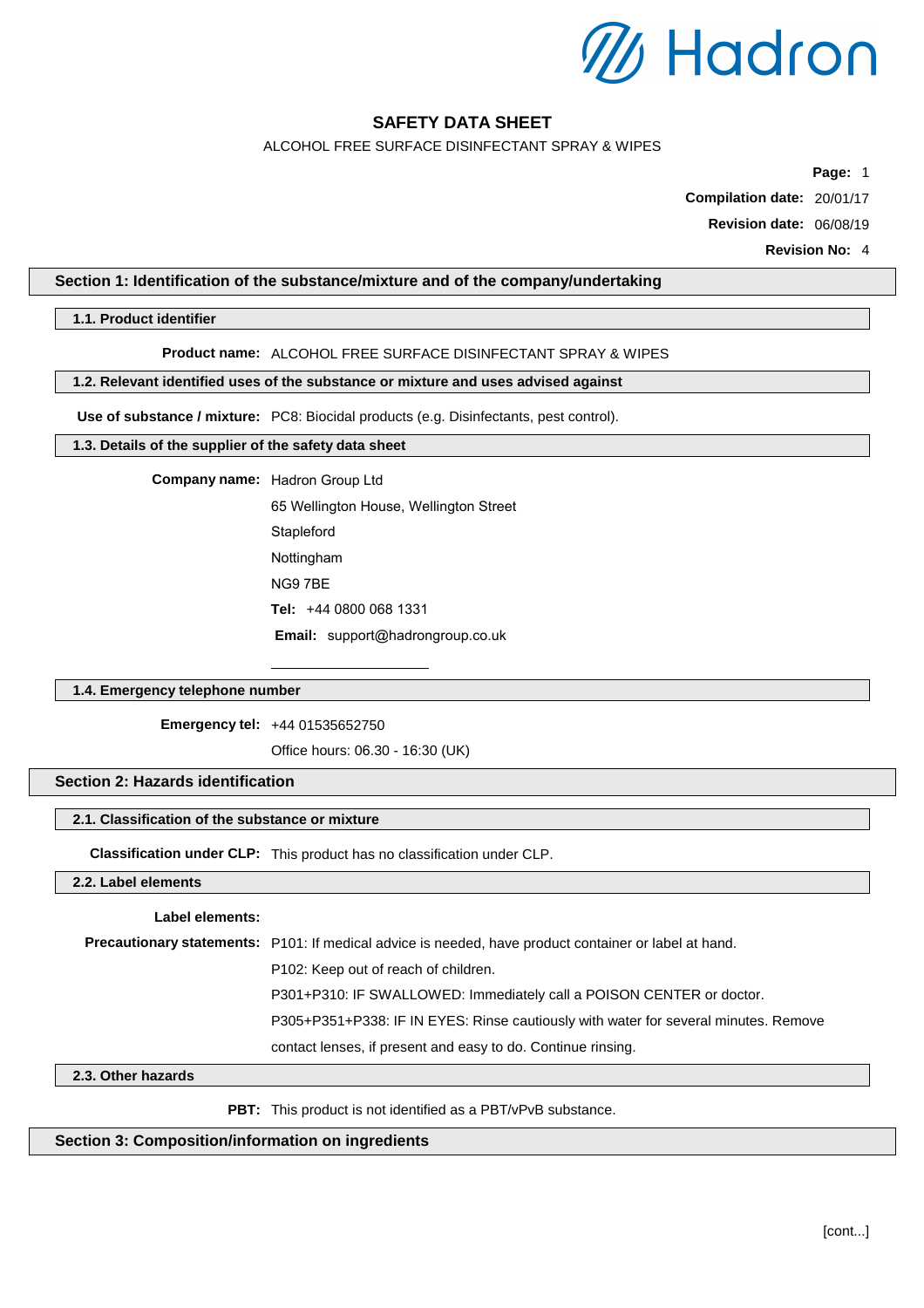### ALCOHOL FREE SURFACE DISINFECTANT SPRAY & WIPES

### **3.2. Mixtures**

### **Non-classified ingredients:**

#### QUATERNARY AMMONIUM COMPOUNDS, BENZYL-C12-18-ALKYLDIMETHYL, CHLORIDES

| <b>EINECS</b> | CAS        | PBT/WEL | <b>CLP Classification</b>                                                                     | Percent |
|---------------|------------|---------|-----------------------------------------------------------------------------------------------|---------|
| 269-919-4     | 68391-01-5 |         | Skin Corr. 1B: H314; Acute Tox. 4:<br>H302; Aquatic Acute 1: H400; Aquatic<br>Chronic 1: H410 | <1% ∣   |

### QUATERNARY AMMONIUM COMPOUNDS, C12-14-ALKYL[(ETHYLPHENYL)METHYL]DIMETHYL,

| 287-090-7 | 85409-23-0 | Skin Corr. 1B: H314; Acute Tox. 4:   | $< 1\%$ |
|-----------|------------|--------------------------------------|---------|
|           |            | H302; Aquatic Acute 1: H400; Aquatic |         |
|           |            | Chronic 1: H410                      |         |

### **Section 4: First aid measures**

### **4.1. Description of first aid measures**

**Skin contact:** Wash immediately with plenty of soap and water.

**Eye contact:** Bathe the eye with running water for 15 minutes.

**Ingestion:** Wash out mouth with water.

**Inhalation:** Consult a doctor.

#### **4.2. Most important symptoms and effects, both acute and delayed**

**Skin contact:** There may be mild irritation at the site of contact.

**Eye contact:** There may be irritation and redness.

**Ingestion:** There may be irritation of the throat.

**Inhalation:** No symptoms.

**Delayed / immediate effects:** No symptoms.

#### **4.3. Indication of any immediate medical attention and special treatment needed**

**Immediate / special treatment:** Not applicable.

#### **Section 5: Fire-fighting measures**

#### **5.1. Extinguishing media**

**Extinguishing media:** Suitable extinguishing media for the surrounding fire should be used. Use water spray

to cool containers.

### **5.2. Special hazards arising from the substance or mixture**

**Exposure hazards:** In combustion emits toxic fumes.

**5.3. Advice for fire-fighters**

**Advice for fire-fighters:** Wear self-contained breathing apparatus. Wear protective clothing to prevent contact with skin and eyes.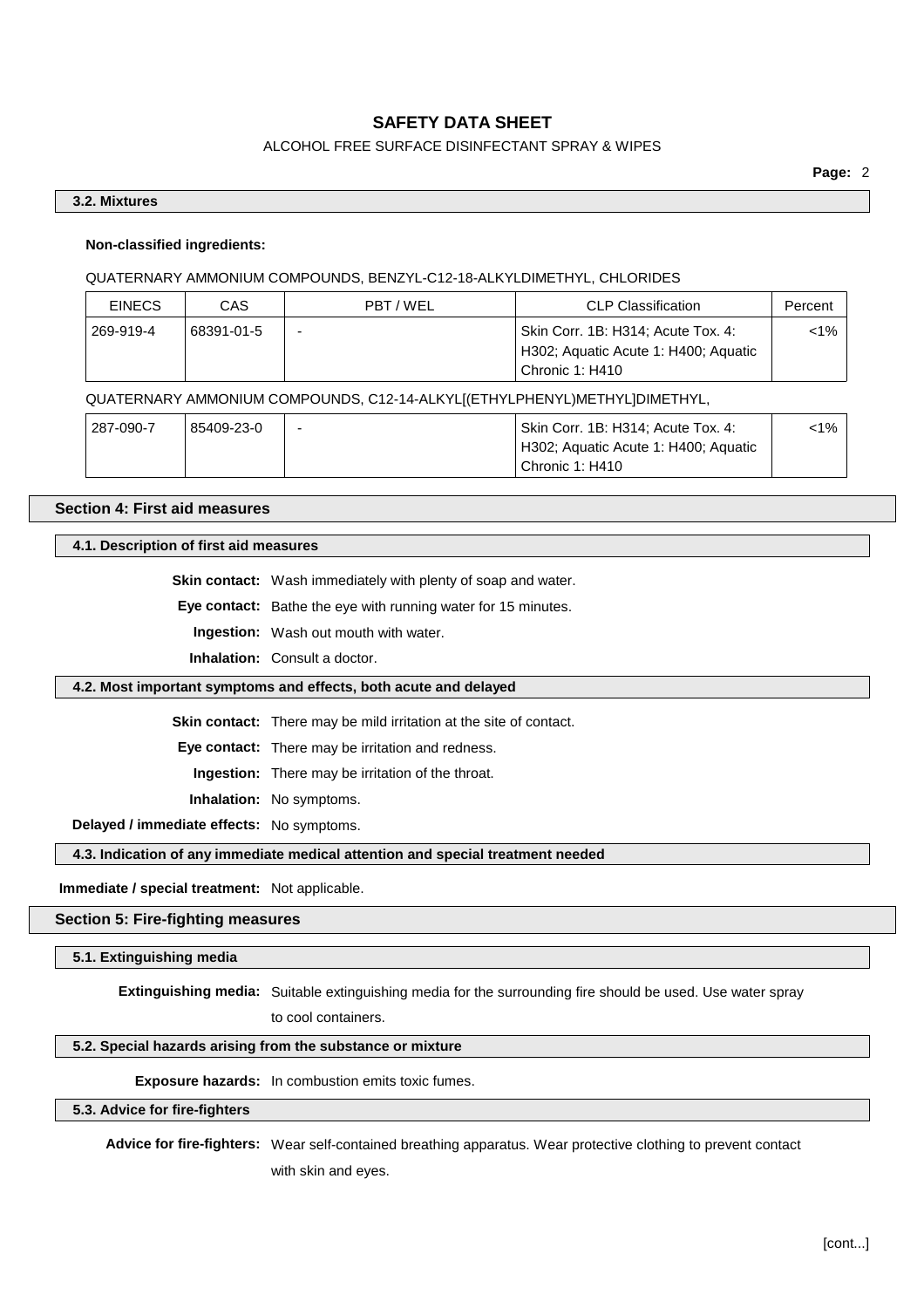### ALCOHOL FREE SURFACE DISINFECTANT SPRAY & WIPES

**Page:** 3

#### **Section 6: Accidental release measures**

### **6.1. Personal precautions, protective equipment and emergency procedures**

**Personal precautions:** Refer to section 8 of SDS for personal protection details. Turn leaking containers leak-

side up to prevent the escape of liquid.

### **6.2. Environmental precautions**

**Environmental precautions:** Do not discharge into drains or rivers. Contain the spillage using bunding.

### **6.3. Methods and material for containment and cleaning up**

**Clean-up procedures:** Absorb into dry earth or sand. Transfer to a closable, labelled salvage container for disposal by an appropriate method.

### **6.4. Reference to other sections**

**Reference to other sections:** Refer to section 8 of SDS.

#### **Section 7: Handling and storage**

**7.1. Precautions for safe handling**

**7.2. Conditions for safe storage, including any incompatibilities**

**Storage conditions:** Store in a cool, well ventilated area. Keep container tightly closed.

### **7.3. Specific end use(s)**

**Specific end use(s):** PC8: Biocidal products (e.g. Disinfectants, pest control).

#### **Section 8: Exposure controls/personal protection**

### **8.1. Control parameters**

**Workplace exposure limits:** No data available.

**DNEL/PNEC Values**

**DNEL / PNEC** No data available.

**8.2. Exposure controls**

**Engineering measures:** Not applicable.

**Respiratory protection:** Respiratory protection not required.

**Hand protection:** Protective gloves.

**Eye protection:** Safety glasses.

**Skin protection:** Protective clothing.

## **Section 9: Physical and chemical properties**

#### **9.1. Information on basic physical and chemical properties**

**State:** Clear liquid **Colour:** Colourless **Odour:** Mint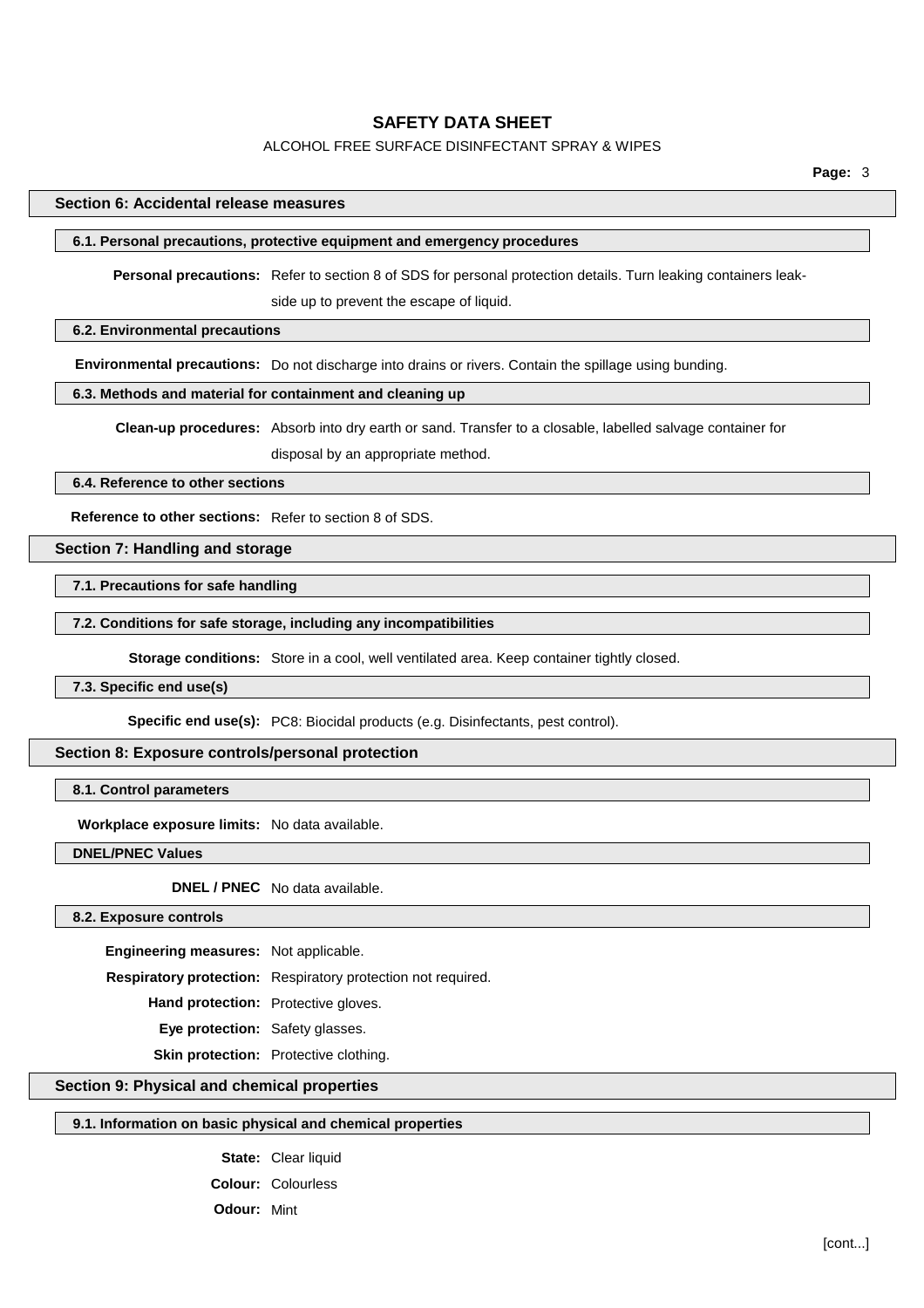### ALCOHOL FREE SURFACE DISINFECTANT SPRAY & WIPES

**Relative density:** 0.990 - 1.110 **pH:** 6.00 - 8.00

**Page:** 4

**9.2. Other information**

**Other information:** No data available.

#### **Section 10: Stability and reactivity**

**10.1. Reactivity**

**Reactivity:** Stable under recommended transport or storage conditions.

**10.2. Chemical stability**

**Chemical stability:** Stable under normal conditions.

#### **10.3. Possibility of hazardous reactions**

**Hazardous reactions:** Hazardous reactions will not occur under normal transport or storage conditions.

Decomposition may occur on exposure to conditions or materials listed below.

**10.4. Conditions to avoid**

**Conditions to avoid:** Heat.

**10.5. Incompatible materials**

**Materials to avoid:** Strong oxidising agents. Strong acids.

#### **10.6. Hazardous decomposition products**

**Haz. decomp. products:** In combustion emits toxic fumes.

### **Section 11: Toxicological information**

**11.1. Information on toxicological effects**

#### **Non-classified ingredients:**

#### **QUATERNARY AMMONIUM COMPOUNDS, BENZYL-C12-18-ALKYLDIMETHYL, CHLORIDES**

| ORAL | RAT | LD50 -<br>__ | <u>ገበበበ</u><br>301<br>. | ma/ka<br>. . |
|------|-----|--------------|-------------------------|--------------|
|      |     |              |                         |              |

#### **QUATERNARY AMMONIUM COMPOUNDS, C12-14-ALKYL[(ETHYLPHENYL)METHYL]DIMETHYL,**

| ⌒⊓ | ר גם<br>$\mathbf{v}$ | יר<br>$ -$ | $ -$<br>____ | ma/kc<br>.<br>. |
|----|----------------------|------------|--------------|-----------------|
|    |                      |            |              |                 |

**Toxicity values:** No data available.

**Symptoms / routes of exposure**

**Skin contact:** There may be mild irritation at the site of contact.

**Eye contact:** There may be irritation and redness.

**Ingestion:** There may be irritation of the throat.

**Inhalation:** No symptoms.

**Delayed / immediate effects:** No symptoms.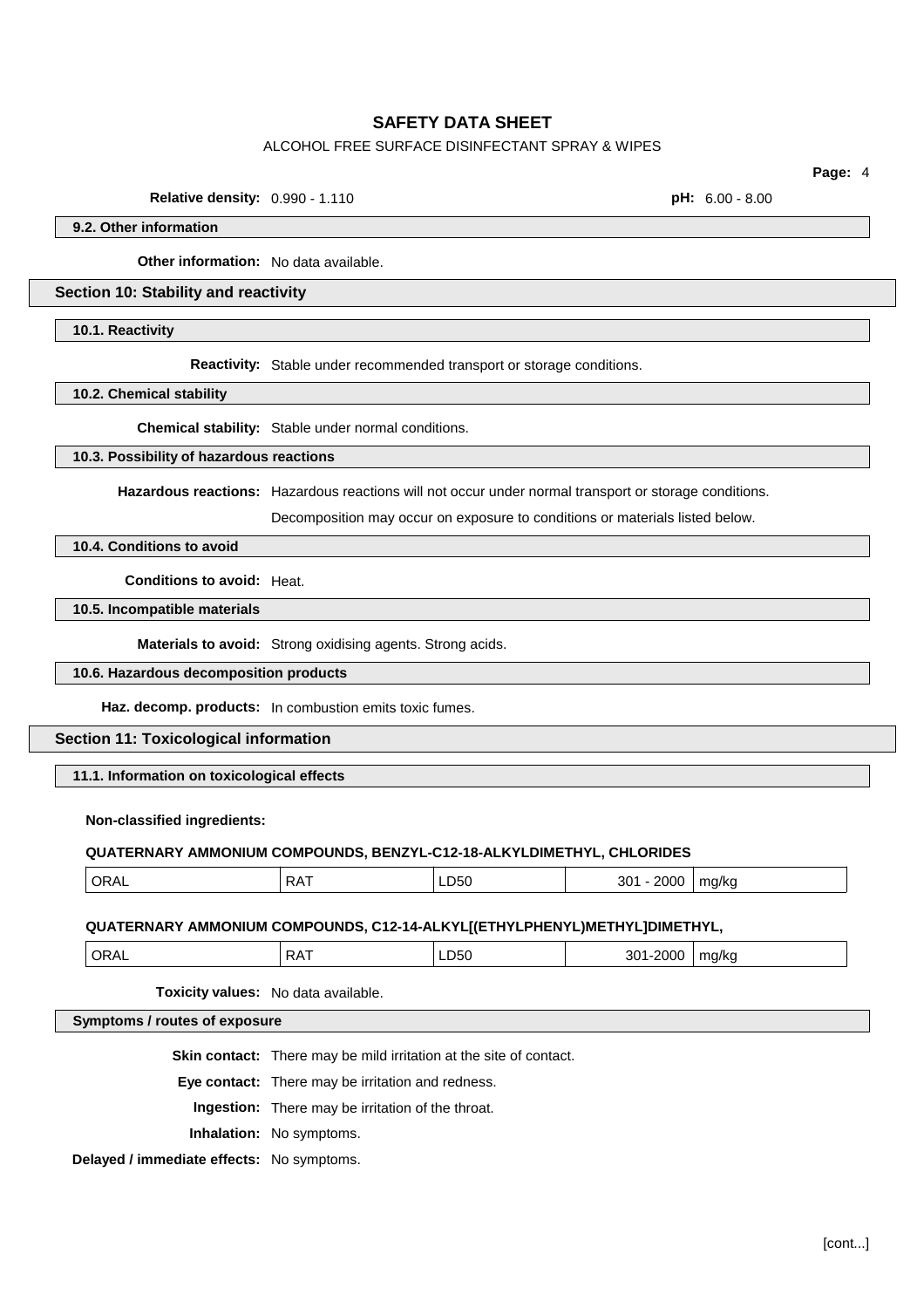# ALCOHOL FREE SURFACE DISINFECTANT SPRAY & WIPES

| L<br>n<br>٠ |  |
|-------------|--|
|-------------|--|

| <b>Section 12: Ecological information</b>                                                            |                                                                                                          |          |       |      |
|------------------------------------------------------------------------------------------------------|----------------------------------------------------------------------------------------------------------|----------|-------|------|
| 12.1. Toxicity                                                                                       |                                                                                                          |          |       |      |
| <b>Hazardous ingredients:</b>                                                                        |                                                                                                          |          |       |      |
| QUATERNARY AMMONIUM COMPOUNDS, BENZYL-C12-18-ALKYLDIMETHYL, CHLORIDES                                |                                                                                                          |          |       |      |
| Daphnia magna                                                                                        |                                                                                                          | 48H EC50 | 0.016 | mg/l |
|                                                                                                      |                                                                                                          |          |       |      |
| QUATERNARY AMMONIUM COMPOUNDS, C12-14-ALKYL[(ETHYLPHENYL)METHYL]DIMETHYL,<br>Daphnia magna           |                                                                                                          | 48H EC50 | 0.016 | mg/l |
|                                                                                                      |                                                                                                          |          |       |      |
| Ecotoxicity values: No data available.                                                               |                                                                                                          |          |       |      |
| 12.2. Persistence and degradability                                                                  |                                                                                                          |          |       |      |
| Persistence and degradability: Biodegradable.                                                        |                                                                                                          |          |       |      |
| 12.3. Bioaccumulative potential                                                                      |                                                                                                          |          |       |      |
| Bioaccumulative potential: No bioaccumulation potential.                                             |                                                                                                          |          |       |      |
| 12.4. Mobility in soil                                                                               |                                                                                                          |          |       |      |
| Mobility: Readily absorbed into soil.                                                                |                                                                                                          |          |       |      |
| 12.5. Results of PBT and vPvB assessment                                                             |                                                                                                          |          |       |      |
| PBT identification: This product is not identified as a PBT/vPvB substance.                          |                                                                                                          |          |       |      |
| 12.6. Other adverse effects                                                                          |                                                                                                          |          |       |      |
| Other adverse effects: Negligible ecotoxicity.                                                       |                                                                                                          |          |       |      |
| <b>Section 13: Disposal considerations</b>                                                           |                                                                                                          |          |       |      |
| 13.1. Waste treatment methods                                                                        |                                                                                                          |          |       |      |
|                                                                                                      | Disposal operations: Transfer to a suitable container and arrange for collection by specialised disposal |          |       |      |
|                                                                                                      | company.                                                                                                 |          |       |      |
|                                                                                                      | NB: The user's attention is drawn to the possible existence of regional or national                      |          |       |      |
|                                                                                                      | regulations regarding disposal.                                                                          |          |       |      |
| <b>Section 14: Transport information</b>                                                             |                                                                                                          |          |       |      |
|                                                                                                      | Transport class: This product does not require a classification for transport.                           |          |       |      |
| <b>Section 15: Regulatory information</b>                                                            |                                                                                                          |          |       |      |
| 15.1. Safety, health and environmental regulations/legislation specific for the substance or mixture |                                                                                                          |          |       |      |
|                                                                                                      |                                                                                                          |          |       |      |

**Specific regulations:** Not applicable.

# **15.2. Chemical Safety Assessment**

 $\sqrt{2}$ 

 $\overline{\phantom{a}}$ 

**Chemical safety assessment:** A chemical safety assessment has not been carried out for the substance or the mixture

by the supplier.